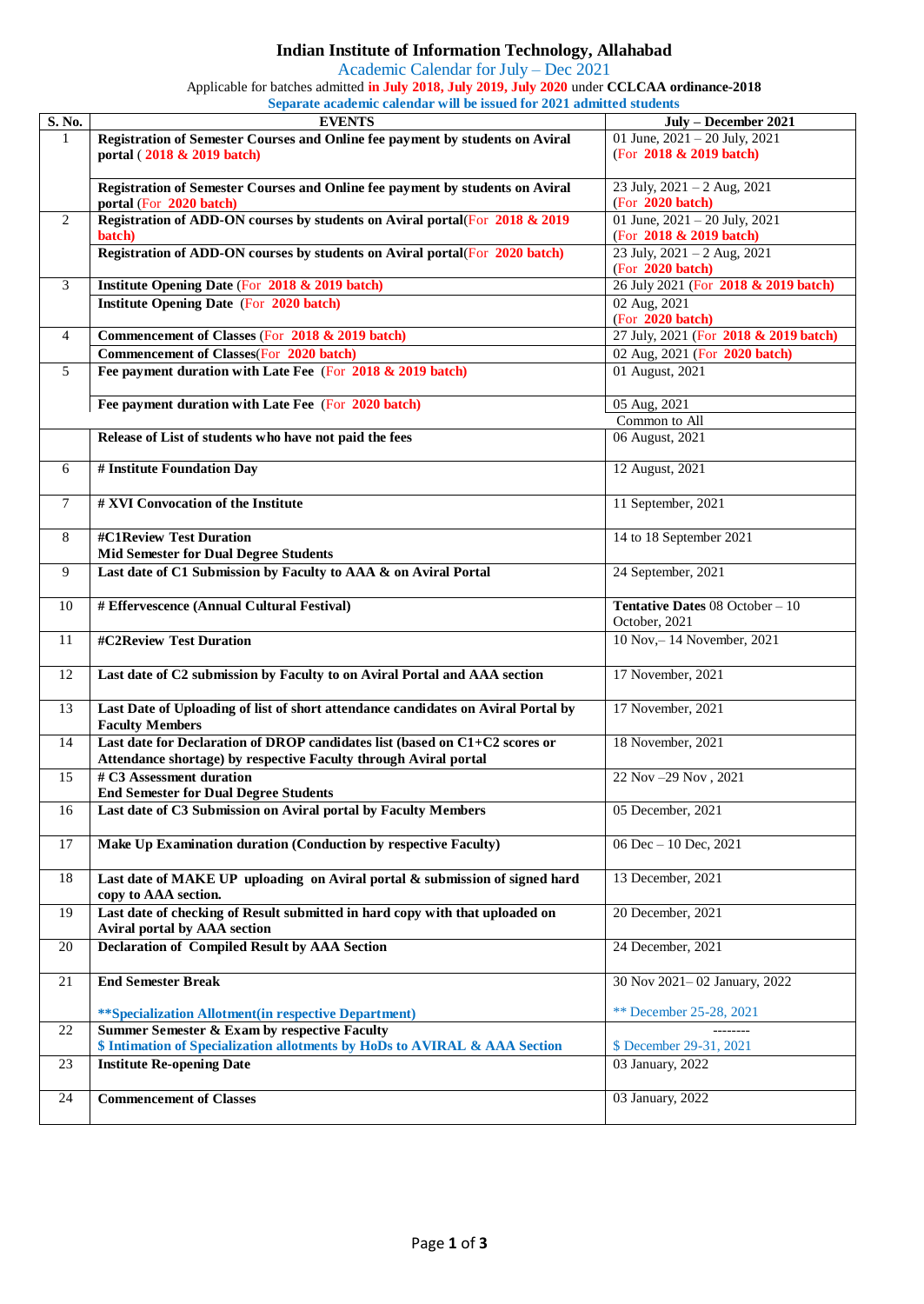## **Indian Institute of Information Technology, Allahabad**

Academic Calendar for Jan- June 2022

Applicable for batches admitted **in July 2018, July 2019, July 2020** under **CCLCAA ordinance-2018**

**Separate academic calendar will be issued for 2021 admitted students**

| S. No.  | <b>EVENTS</b>                                                                                                                                   | January - June 2022                             |
|---------|-------------------------------------------------------------------------------------------------------------------------------------------------|-------------------------------------------------|
| 1       | Registration of Semester Courses and Online fee payment by students on Aviral portal<br>$(2018, 2019, 2020$ batch)                              | 01Dec, 2021 -28 Dec, 2021                       |
| 2       | Registration of ADD-ON courses by students on Aviral portal(2018, 2019, 2020 batch)                                                             | 01Dec, 2021 - 28 Dec, 2021                      |
| 3       | Institute Opening Date (2018, 2019, 2020 batch)                                                                                                 | 03 January, 2022                                |
| 4       | Commencement of Classes (2018, 2019, 2020 batch)                                                                                                | 03 January, 2022                                |
|         | Fee payment duration with Late Fee (2018, 2019, 2020 batch)                                                                                     |                                                 |
| 5       | Release of List of students who have not paid the fees                                                                                          | 29 Dec 2021 to 05 January, 2022<br>06 Jan, 2022 |
|         |                                                                                                                                                 |                                                 |
| 6       | <b>Gymkhana Elections Duration</b>                                                                                                              | 22 to 23 January, 2022                          |
| $\tau$  | #ASMITA-2022                                                                                                                                    | Tentative Dates 11 Feb - 13 Feb,<br>2022        |
| 8       | #C1Review Test Duration<br><b>Mid Semester for Dual Degree Students</b>                                                                         | 22 to 26 February, 2022                         |
| 9       | Last date of C1 Submission by Faculty to AAA & on Aviral Portal                                                                                 | 03 March, 2022                                  |
| 10      | #Tech Fest (Aparoksha) period                                                                                                                   | Tentative Dates 25 March,-27<br>March 2022      |
| 11      | #C2Review Test Duration                                                                                                                         | 19 April,-23 April, 2022                        |
| 12      | Last date of C2 submission by Faculty to on Aviral Portal and AAA section                                                                       | 27 April, 2022                                  |
| 13      | Last Date of Uploading of list of short attendance candidates on Aviral Portal by<br><b>Faculty Members</b>                                     | 28 April, 2022                                  |
| 14      | Last date for Declaration of DROP candidates list (based on C1+C2 scores or<br>Attendance shortage) by respective Faculty through Aviral portal | 29 April, 2022                                  |
| 15      | # C3 Assessment duration<br><b>End Semester for Dual Degree Students</b>                                                                        | 02 to 09 May, 2022                              |
| 16      | Last date of C3 Submission on Aviral portal by Faculty Members                                                                                  | 15 May, 2022 (Thursday)                         |
| 17      | Make Up Examination duration (Conduction by respective Faculty)                                                                                 | 16 May-20 May, 2022                             |
| 18      | Last date of MAKE UP uploading on Aviral portal & submission of signed hard copy<br>to AAA section.                                             | 23 May, 2022                                    |
| 19      | <b>Summer Semester Registration</b>                                                                                                             | 24 May-26 May, 2022                             |
| 20      | Last date of checking of Result submitted in hard copy with that uploaded on Aviral<br>portal by AAA section                                    | 26 May, 2022                                    |
| 21      | <b>Declaration of Compiled Result by AAA Section</b>                                                                                            | 27 May, 2022                                    |
| $22\,$  | <b>End Semester Break</b>                                                                                                                       | 10 May-22 July, 2022                            |
|         | **Specialization Allotment(in respective Department)                                                                                            |                                                 |
| 23      | <b>Summer Semester &amp; Exam by respective Faculty</b><br>\$ Intimation of Specialization allotments by HoDs to AVIRAL & AAA Section           | 01 June, 2022-24 July, 2022                     |
| 24      | <b>Result Submission of Summer Semester by Faculty on Aviral Portal</b>                                                                         | 24 July, 2022                                   |
| 25      | Result Submission of signed hard copy of Summer Semester by Faculty to AAA                                                                      | 24 July, 2022                                   |
| 26      | <b>Checking by AAA &amp; Summer Semester Result Declaration</b>                                                                                 | 27 July, 2022                                   |
| 27      | <b>Institute Re-opening Date</b>                                                                                                                | 27 July, 2022                                   |
| 28<br>∗ | <b>Commencement of Classes</b>                                                                                                                  | 25 July 2022                                    |